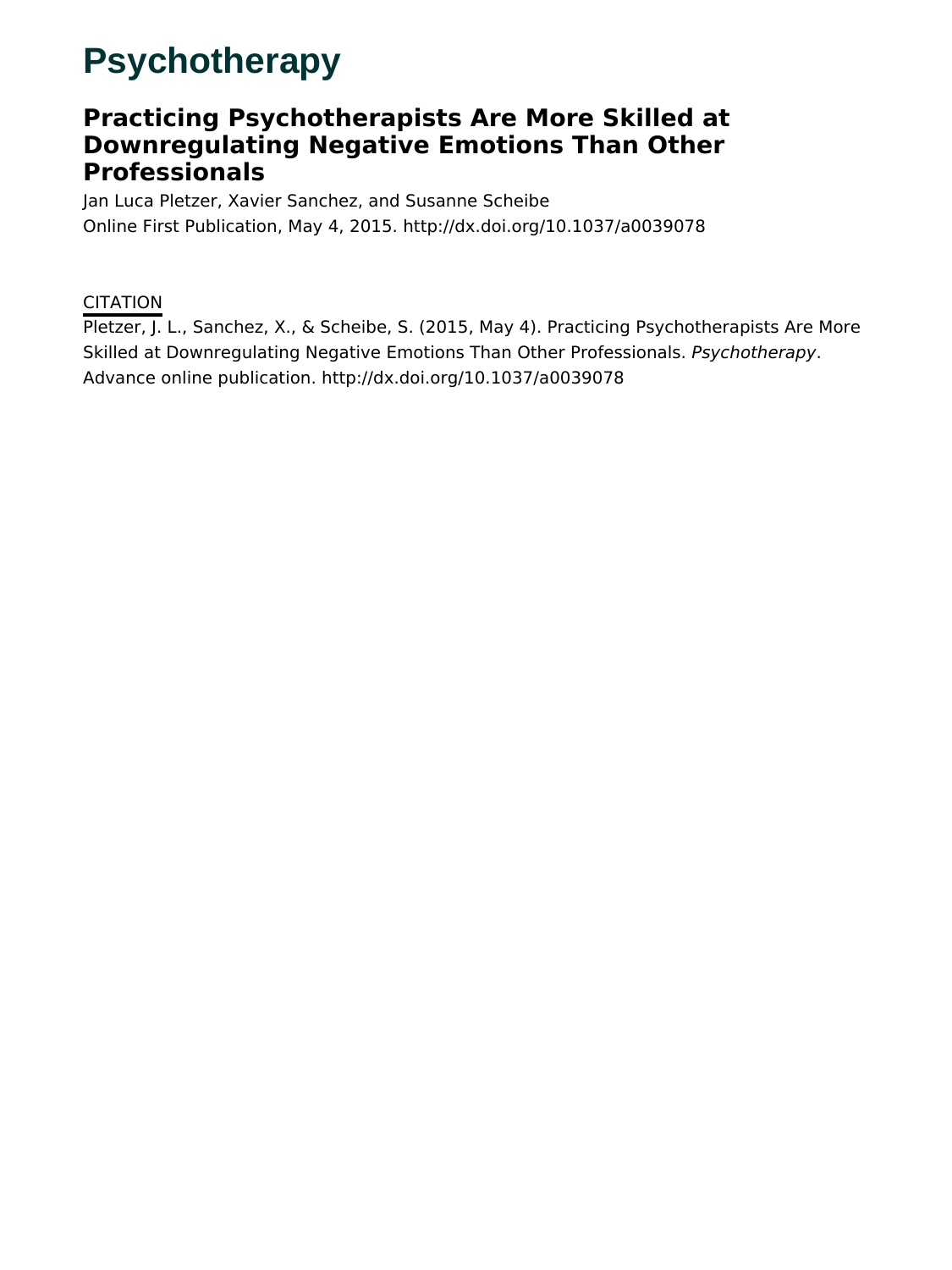## Practicing Psychotherapists Are More Skilled at Downregulating Negative Emotions Than Other Professionals

Jan Luca Pletzer Jacobs University Bremen and VU University Amsterdam

Xavier Sanchez University of Cumbria

#### Susanne Scheibe University of Groningen

Laypeople and psychotherapists alike tend to assume that psychotherapists are more effective than the average population in regulating negative emotions. Being receptive to patients' distress and being able to downregulate negative emotions are important skills for psychotherapists to provide effective help and sustain their own well-being. We investigated whether psychotherapists react to negative material differently and downregulate emotions more effectively than individuals working in other, nontherapeutic, professions. Practicing psychotherapists  $(n = 21)$  and a control group of nontherapists  $(n = 18)$  were exposed to pictures designed to elicit negative emotions in varying intensities and were asked to rate their emotional response, first after viewing them naturally and then after choosing and applying one of two given regulation strategies (i.e., distraction and reappraisal). Both groups responded similarly in terms of emotional reactivity and strategy choices, but psychotherapists were more effective than nontherapists in reducing their emotional response after applying emotion regulation strategies. We suggest that psychotherapists' comparable emotional reactivity and more effective emotion regulation make them well prepared to provide effective help to patients and safeguard their own well-being.

*Keywords:* distraction, therapist emotion regulation, therapist emotional reactivity, therapist empathy, psychotherapy, reappraisal

People primarily turn to psychotherapists to seek help in addressing their mental health problems. In doing so, they reasonably assume that psychotherapists will be able to cope with negative, emotion-laden situations more effectively than they can themselves. As such, it is essential that psychotherapists are not seen to be overwhelmed by frequent exposure to their patients' distress (Greenberg, Constantino, & Bruce, 2006). Psychotherapists themselves share these perceptions. For instance, when peer-nominated master therapists were asked what makes them effective in their roles, key characteristics named were being emotionally receptive, mentally healthy, and attentive to their own emotional well-being (Jennings & Skovholt, 1999). However, although the perception that psychotherapists deal with negative emotions more successfully than others appears to be widely shared, it remains unclear whether psychotherapists *actually* regulate emotions more effectively than do nontherapists. Moreover, it is unclear whether daily exposure to patients' distress over time diminishes psychotherapists' emotional reactivity, leading them to react to negative situations less strongly than others. To explore these issues, we examined differences in emotional reactivity and regulation between experienced psychotherapists and nontherapists, using an experimental task that confronted them with negative emotional stimuli of varying intensity.

Our focus on emotional reactivity and regulation ability is conversant with a long-standing attention to psychotherapists' empathy as a key ingredient of therapy success (Rogers, 1957; for more recent discussions, see Elliott, Bohart, Watson, & Greenberg, 2011; Markowitz & Milrod, 2011). Displaying empathy requires that a psychotherapist mirrors patients' personal distress and their perspective (Eisenberg & Eggum, 2009). The reflection on and subsequent facilitation of patients' emotions through the psychotherapist are important for therapy outcome and success (Diener, Hilsenroth, & Weinberger, 2007). When the psychotherapist has an observable emotional reaction in the therapy session, patients are reassured that they are being accorded attention, understood, and cared about (Markowitz & Milrod, 2011). In addition, when patients lack awareness of their own emotions, a psychotherapist's emotional reactions to patients' struggles can aid perspective taking (Racker, 2012). Although some individuals may develop reduced reactivity upon repeated exposure to others' distress (e.g., Decety, Yang, & Cheng, 2010), it is unlikely that psychotherapists can afford such "dampening" of emotional responding because this may interfere with their empathic response and more generally with their effective psychotherapy practice.

Jan Luca Pletzer, Focus Area Diversity, Jacobs University Bremen and Social and Organizational Psychology, VU University Amsterdam; Xavier Sanchez, Department of Medical and Sports Sciences, University of Cumbria; Susanne Scheibe, Department of Psychology, University of Groningen.

We thank Paul Miller for his valuable comments on an earlier version of this article.

Correspondence concerning this article should be addressed to Jan Luca Pletzer, Jacobs University Bremen, Campus Ring 1, 28759 Bremen, Germany. E-mail: j.pletzer@jacobs-university.de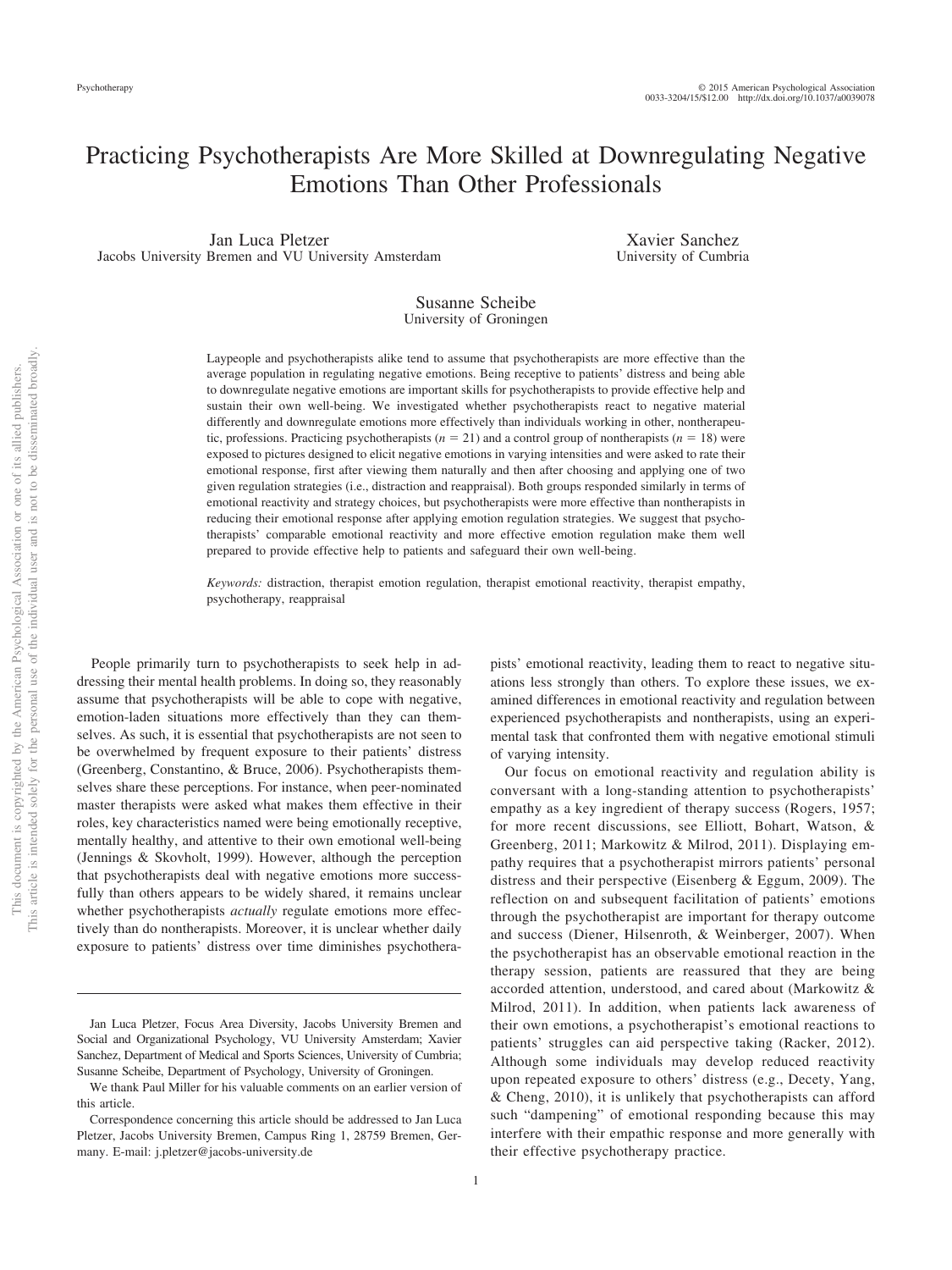If psychotherapists do not have lower initial emotional reactivity to patients compared to nontherapists, it is conceivable that they are more effective at regulating their emotions than nontherapists. Showing empathy requires the ability to effectively downregulate negative emotions when necessary (Eisenberg & Eggum, 2009); otherwise, psychotherapists may become less willing to explore the patients' struggles and less able to offer helpful interventions (Elliott et al., 2011). Besides facilitating empathy, effective emotion regulation has additional benefits for psychotherapists. Given that dysfunctional emotion regulation is thought to underlie the etiology of many mental health problems (Berking & Wupperman, 2012), a psychotherapist's role often involves modeling more effective emotion regulation for their patients (Paivio, 2013). Furthermore, ineffective emotion regulation makes the psychotherapist vulnerable to vicarious traumatization, which can result from repeated exposure to narratives about negative life events, such as abuse and victimization (Pearlman & Mac Ian, 1995). These considerations suggest that, besides the necessity of sustained emotional reactivity in response to frequent exposure to others' emotional distress, working as a psychotherapist demands an enhanced ability to regulate negative emotions. Psychotherapists who lack the required abilities to perform effectively might be released or self-select out of their profession (Wilk, Desmarais, & Sackett, 1995).

Previous research using global self-report measures has demonstrated that psychotherapists, compared to nontherapists, report to be equally emotionally responsive to others' distress (Hassenstab, Dziobek, Rogers, Wolf, & Convit, 2007) but better at regulating those emotions (Hassenstab et al., 2007; Martin, Easton, Wilson, Takemoto, & Sullivan, 2004). In the current study, we extend this research by examining group differences in emotional reactivity and regulation upon *actual exposure* to emotional material and by studying two specific cognitive emotion regulation strategies. We also tested whether psychotherapists choose the same regulation strategies as nontherapists.

According to contemporary approaches to emotion regulation (Gross, 2011), two common cognitive strategies are *reappraisal*, which involves engaging with the emotional information and positively reinterpreting it, and *distraction*, which entails disengaging from the emotional information by thinking about something unrelated and neutral. Both strategies have been shown to effectively reduce negative responses to emotion-eliciting stimuli compared to using no deliberate regulation (Webb, Miles, & Sheeran, 2012), and both should help psychotherapists safeguard their own effectiveness and well-being. Because reappraisal involves considering emotional events in different ways, it likely helps psychotherapists to express empathy and to model effective emotion regulation for their patients. Distraction is likely to be crucial out-of-session to help psychotherapists detach from their patients' distress and avoid vicarious traumatization (Sonnentag, Mojza, Binnewies, & Scholl, 2008).

An open question regarding strategy use is whether psychotherapists differ from nontherapists in their regulation strategy choice when being able to choose between reappraisal and distraction. In a variety of experiments, healthy young adults were found to adapt their strategy use to stimulus intensity, choosing reappraisal predominantly for low-intensity negative situations and distraction predominantly for high-intensity negative situations (Sheppes, Scheibe, Suri, & Gross, 2011; Sheppes et al., 2014). Such a

choice-pattern is generally adaptive, based on findings that reappraisal— but not distraction—loses effectiveness at higher levels of stimulus intensity (Sheppes & Gross, 2011). So far, it is unknown whether psychotherapists make different regulatory choices than nontherapists.

On the basis of the reviewed literature, we hypothesized that psychotherapists react as strongly to negative stimuli of varying intensity as do nontherapists but are more effective at regulating negative emotions of low and high intensity via distraction and reappraisal. We examined this with an experimental task, in which subjective negativity ratings in natural viewing trials were used as an indicator of emotional reactivity and the reduced negativity in regulation trials as an indicator of emotion regulation effectiveness. In addition, we explored whether psychotherapists differ from nontherapists in their strategy choice between distraction and reappraisal to downregulate negative responding.

#### **Method**

#### **Participants**

Psychotherapists and other professionals personally acquainted with the first author residing in Germany were invited via phone to participate in a study investigating emotional experiences in relation to work; they were also asked to refer other colleagues for participation in the study. There was no mention of examining differences between psychotherapists and nontherapists. This way, 21 state-licensed, self-employed psychotherapists (seven male; age  $M = 55.9$  years,  $SD = 8.7$  years) with an average work experience in psychotherapy of 22.4 years  $(SD = 7.1$  years) and a control group of 18 nontherapists (12 male; age  $M = 52.8$  years,  $SD = 5.4$ years) were recruited.

Participating psychotherapists were trained in and practiced either psychodynamic psychotherapy  $(n = 6)$ , cognitivebehavioral therapy ( $n = 6$ ), or both ( $n = 8$ ; one psychotherapist did not disclose his therapeutic approach). Control group participants matched psychotherapists in age,  $t(37) = 1.299$ ,  $p = .20$ , and education level (they also possessed a university degree; e.g., in law, architecture, physics). Since the group of psychotherapists comprised more women than the control group,  $\chi^2(1, N = 39)$  = 4.311,  $p = 0.04$ , we tested for gender effects in all analyses but found none; gender is thus not discussed further. Ethical approval from the authors' university and informed consent from all participants were gathered prior to data collection.

#### **Materials and Procedure**

Pictures from the standardized International Affective Picture System (IAPS; Lang, Bradley, & Cuthbert, 2008) were chosen based on their emotional content and available normative ratings for valence and arousal (IAPS codes and ratings per intensity are available upon request). The IAPS is widely used in studies on emotions (Sheppes et al., 2014; Thiruchselvam, Blechert, Sheppes, Rydstrom, & Gross, 2011) and is valid in eliciting emotional reactions in varying intensities, and the elicited emotional reactions have been shown to correlate highly with physiological measures (e.g., skin conductance, heart rate) of emotional arousal (Bradley & Lang, 2007). The overall picture set comprised 10 neutral pictures, as well as 30 low-intensity and 30 high-intensity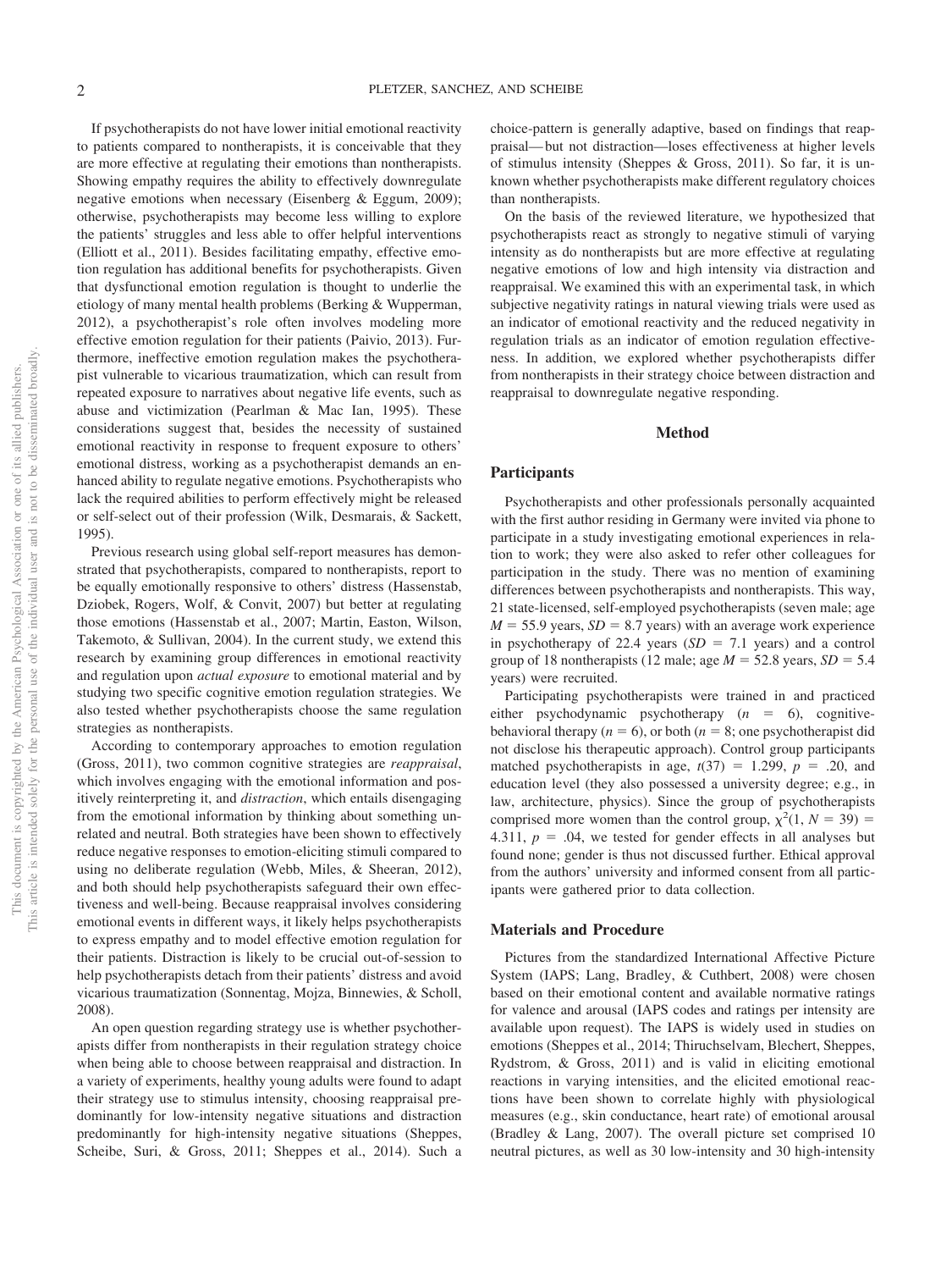negative pictures, categorized based on normative valence ratings (Lang et al., 2008). More specifically, neutral pictures showed everyday scenes (e.g., family pictures, chess players). Low- and high-intensity negative pictures depicted different negative situations and elicited various negative emotions (e.g., anxiety, sadness, disgust). Examples of low-intensity pictures include sad individuals, frightening animals, or slight injuries, whereas examples of high-intensity negative pictures include corpses, war images, or severe injuries.

The first author, who had extensive experience with the study procedures, met all participants individually at their workplace. Participants first answered questions regarding their personal and work characteristics and then completed an emotion task on a 15-in. laptop. The task comprised two parts, for which lowintensity and high-intensity negative picture sets were counterbalanced. The first part measured *emotional reactivity* and was modeled after Thiruchselvam et al. (2011). Each participant viewed 21 pictures (7 neutral, 7 low-intensity, and 7 high-intensity, all randomly drawn from the larger picture sets) for 10 s each and, after each picture, indicated how negative it had made him or her feel on a scale from 1 (*not negative at all*) to 9 (*very negative*). Participants were instructed to react naturally and spontaneously to the pictures and practiced this on three pictures prior to actual testing. For the analyses, we computed mean negativity ratings per stimulus type (neutral, low-intensity negative, high-intensity negative) and compared these between groups.

The second part of the task, adapted from Sheppes et al. (2011), assessed *emotion regulation effectiveness* via reappraisal and distraction. Participants were instructed to use *positive reappraisal*, which entails imagining a positive outcome of the depicted scene, or *active neutral distraction*, which entails thinking about something neutral and unrelated to the emotional stimulus (Webb et al., 2012; verbatim instructions are available upon request). Examples of effective ways to implement the different strategies were given (order counterbalanced), and the implementation was practiced aloud on two pictures each, prior to actual testing. Participants were corrected as needed, although everyone was able to provide appropriate applications of the strategies. Participants further practiced choosing between strategies with four pictures. It was stressed to participants that they should choose the strategy that best helped them to feel less negative about a given picture. If no questions remained, they began the second part of the task, which comprised 10 low-intensity and 10 high-intensity trials (pictures differed from those used in the first part, to rule out habituation effects). In each trial, participants saw a fixation cross for 1,000 ms, followed by a 500-ms preview of the picture, and then chose between reappraisal and distraction by pressing one of two keys (position of strategies counterbalanced). Subsequently, their choice was shown again for 500 ms, and the picture then appeared for 10 s, during which participants implemented the chosen strategy. Afterward, participants indicated how negative the picture had made them feel on the same 9-point rating scale used in the first part. Per trial, we logged both participants' strategy choice (coded 0 for reappraisal and 1 for distraction) and negativity rating. We computed the percentage of distraction choices and the mean negativity rating per stimulus type (low- vs. high-intensity) and compared these between groups. After finishing the testing, all participants were debriefed and thanked for their participation.

#### **Results**

To compare emotional reactivity between groups, we subjected negativity ratings in the emotional reactivity part of the task to a 2 (group: psychotherapists, control)  $\times$  3 (stimulus type: neutral, low-intensity negative, high-intensity negative) repeated-measures analysis of variance (RM-ANOVA). The pictures elicited significantly different negativity ratings as a function of stimulus type,  $F(2, 74) = 697.88, p < .01$ , with ratings, as to be expected, increasing from the neutral  $(M = 1.52, SD = 0.46)$  to the lowintensity negative  $(M = 4.09, SD = 1.02; d = 3.25)$  to the high-intensity negative stimulus-type condition  $(M = 7.17, SD =$ 0.96;  $d = 3.11$ ). The main effect of group was nonsignificant,  $F(1, 1)$  $74) = 0.65$ ,  $p = .43$ . The interaction between stimulus type and group was nonsignificant as well,  $F(2, 74) = 0.64$ ,  $p = .53$ , indicating that psychotherapists and control participants did not differ in emotional reactivity (see Figure 1; neutral,  $d = 0.05$ ; low-intensity negative,  $d = 0.13$ ; high-intensity negative,  $d =$ 0.38). Thus, as expected, we found evidence for a comparable emotional reactivity in the two groups.

To compare emotion regulation effectiveness between groups, we subjected negativity ratings in the emotion regulation part of the task to a 2 (group)  $\times$  2 (stimulus intensity: regulated lowintensity negative, regulated high-intensity negative) RM-ANOVA. The pictures again elicited different ratings as a function of stimulus type,  $F(1, 37) = 204.81$ ,  $p < .001$ ,  $d = 2.09$ , with ratings being lower in the low-intensity negative than in the high-intensity negative stimulus-type condition (see Figure 1). The main effect of group was significant,  $F(1, 37) = 6.31$ ,  $p = .02$ , suggesting that psychotherapists reduced negativity when applying regulation strategies more effectively than did nontherapists. The interaction between stimulus intensity and group was not significant,  $F(1, 37) = 3.44$ ,  $p = .07$ . Given that similar levels of emotional reactivity were observed between the two groups, these results indicate that psychotherapists regulated their emotions



*Figure 1.* Negativity ratings for emotional reactivity and emotion regulation trials (per stimulus type and group). Note that neutral stimuli were included in the emotional reactivity trials only. Error bars represent standard errors.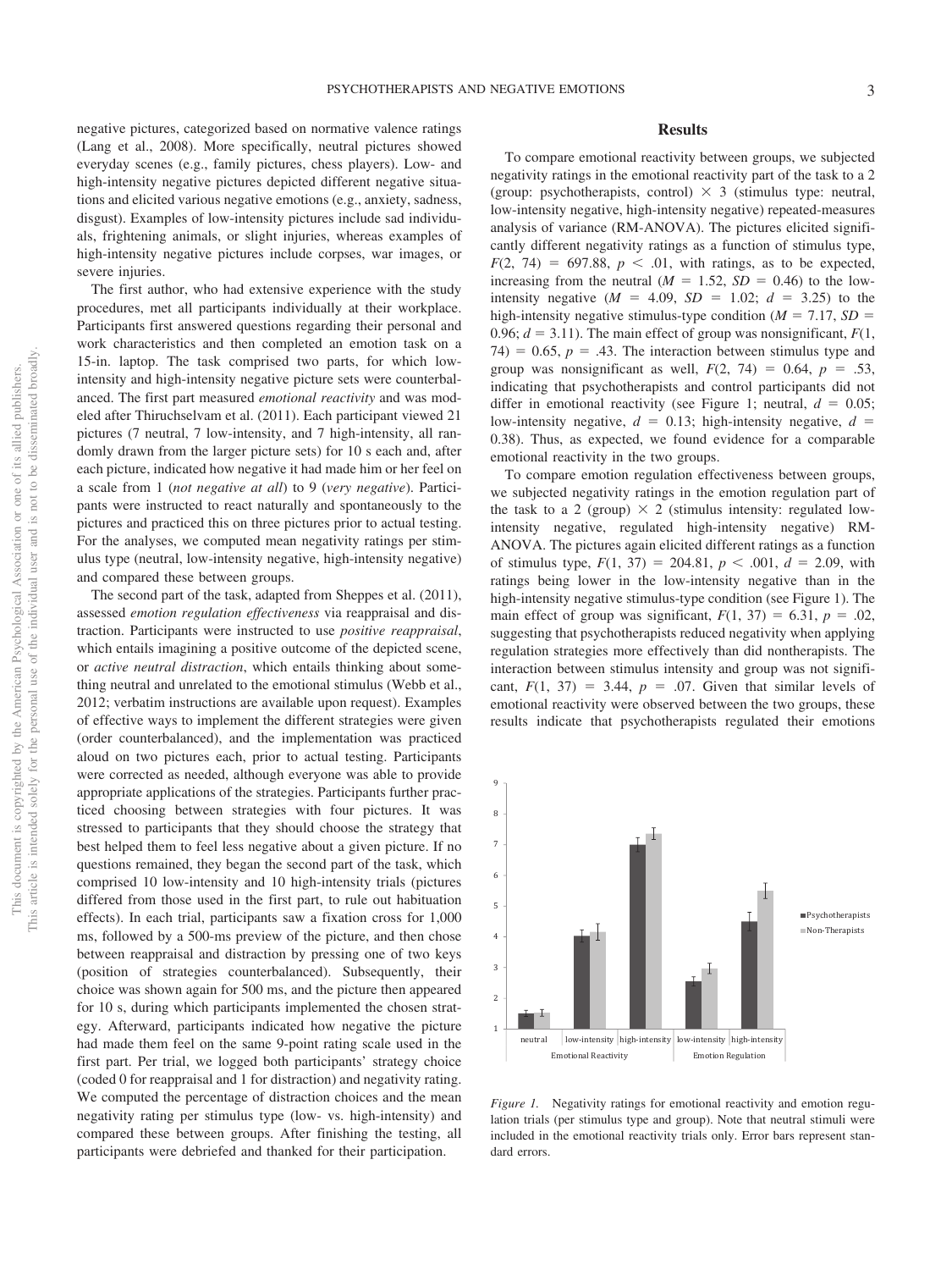more effectively than did nontherapists, providing support for our hypothesis. That is, psychotherapists consistently reached lower negativity levels when regulating emotions.

Differences in strategy choice between groups were tested using a 2 (group)  $\times$  2 (stimulus type) RM-ANOVA. The main effect for stimulus type,  $F(1, 37) = 24.18$ ,  $p < .001$ , was significant; on average, participants chose distraction  $28\%$  ( $SD = 19\%$ ) of the time for low-intensity and  $51\%$  (*SD* = 20%) of the time for high-intensity negative pictures. The group effect was nonsignificant,  $F(1, 37) = 0.50$ ,  $p = .49$ , nor was the stimulus type by group interaction,  $F(1, 37) = 0.11$ ,  $p = .75$ , indicating no differences in strategy choice between psychotherapists (low intensity:  $M =$ 29%,  $SD = 17\%$ ; high intensity:  $M = 53\%$ ,  $SD = 22\%$ ) and nontherapists (low intensity:  $M = 27\%$ ,  $SD = 21\%$ ; high intensity:  $M = 49\%, SD = 17\%$ .

#### **Discussion**

Our findings show that, although there were no differences in emotional reactivity, psychotherapists were more effective in reducing negativity in response to pictures when applying active emotion regulation strategies. This is consistent with widely held beliefs that psychotherapists are adept and skillful in personal emotion regulation (e.g., Phillips & Power, 2007). It also validates prior research comparing psychotherapists and nontherapists on global self-report scales of emotional reactivity and regulation (Hassenstab et al., 2007; Martin et al., 2004).

Results from the present study suggest that psychotherapists, as a group, seem well prepared to provide effective help to patients. More precisely, emotional reactivity and the ability to downregulate negative emotions are needed to show empathy, a key ingredient for therapy success (Elliott et al., 2011; Markowitz & Milrod, 2011; Rogers, 1957). Besides facilitating empathy, effective emotion regulation helps psychotherapists to model effective emotion regulation to patients (Paivio, 2013) and to safeguard their own well-being and mental health (Berking & Wupperman, 2012), which are prerequisites for effective functioning at work (Wright & Cropanzano, 2000). The latter aspect is critical, because psychotherapists are at risk of mental health problems and vicarious traumatization (Pearlman & Mac Ian, 1995), which, if not avoided, might interfere with their therapeutic effectiveness (Sherman, 1996). The advantages of emotional reactivity paired with effective regulation may be particularly apparent in those forms of treatment that expose psychotherapists to high amounts of intense negative emotions, such as prolonged exposure therapy for treatment of posttraumatic stress disorder (Foa, Hembree, & Rothbaum, 2007).

The absence of differences in strategy choice speaks against the possibility that the current finding of psychotherapists' more effective emotion regulation is due to the use of different regulatory strategies. Both psychotherapists and control participants reacted in the same way to stimulus intensity when choosing between distraction and reappraisal; they preferred reappraisal over distraction for lowintensity pictures and showed no clear preference for either strategy for high-intensity pictures. The finding that strategy choice shifts in response to variations in stimulus intensity is consistent with earlier studies (Sheppes et al., 2011, 2014). Accordingly, the current study suggests that it may not be a potentially more adaptive strategy choice that prepares psychotherapists for their job but rather the more effective implementation of those regulatory strategies. Notably, before

firm conclusions regarding this issue can be made, it is important to demonstrate that the current finding is not contingent on the limited choice of regulation strategies provided in the present study.

A number of limitations of the current study exist. The sample was recruited through personal contacts in Germany, which might limit the generalizability of results. Future studies should replicate findings with a more diverse and representative sample of psychotherapists. The use of a controlled laboratory task has important merits for the study of emotions in psychotherapists. Contrasting research in the field, our paradigm allowed holding the number and nature of emotional stimuli and the employed regulation strategies constant across participants. By recording participants' emotional experiences as they occur, we were able to reduce the bias associated with *retrospective* self-reports of emotional reactivity and regulation effectiveness (Robinson & Clore, 2002), although we still relied on self-report of emotions. Adding physiological measures such as skin conductance and heart rate in future work will help to corroborate current findings. Although the IAPS validly elicits negative emotions (Bradley & Lang, 2007), emotions elicited through pictures in a laboratory experiment might differ from those elicited through the repeated exposure to negative life experiences of patients in therapy. Complementary research should assess emotions in psychotherapists in a more realistic setting. Another drawback of the present study is that participants were restricted in the set of strategies they could use; people, especially psychotherapists, may use different and more diverse strategies in daily life than those considered here (e.g., social sharing, suppression).

Future research may examine how the use and effectiveness of different strategies vary in and out of therapy sessions. Possibly, reappraisal is most advantageous when treating patients, because it maintains the focus on the session, whereas distraction is most advantageous outside a session to both detach and recover from work (Sonnentag et al., 2008). Future research might further examine whether emotional reactivity and regulation effectiveness distinguish effective from less effective psychotherapists by establishing links with measures of therapy success, such as patient ratings of the working alliance, and measures of patients' symptoms before and after treatment. Studies might also investigate whether psychotherapists are drawn to their job because they regulate emotions more effectively or whether they learn to regulate emotions effectively while practicing their job. It might also be that they leave the profession as a result of realizing that their emotional reactivity and regulation effectiveness fail to meet the demands of that job. A more comprehensive understanding of these issues will have important implications for selection, training, and retention in the profession of qualified psychotherapists, as well as for securing a sense of self-efficacy and mental wellbeing among them in the emotionally intense work environment they inhabit.

#### **References**

- Berking, M., & Wupperman, P. (2012). Emotion regulation and mental health: Recent findings, current challenges, and future directions. *Current Opinion in Psychiatry, 25,* 128 –134. http://dx.doi.org/10.1097/ YCO.0b013e3283503669
- Bradley, M., & Lang, P. (2007). The International Affective Picture System (IAPS) in the study of emotion and attention. In J. Coan & J. Allen (Eds.), *Handbook of emotion elicitation and assessment* (pp. 29-47). Oxford, England: Oxford University Press.